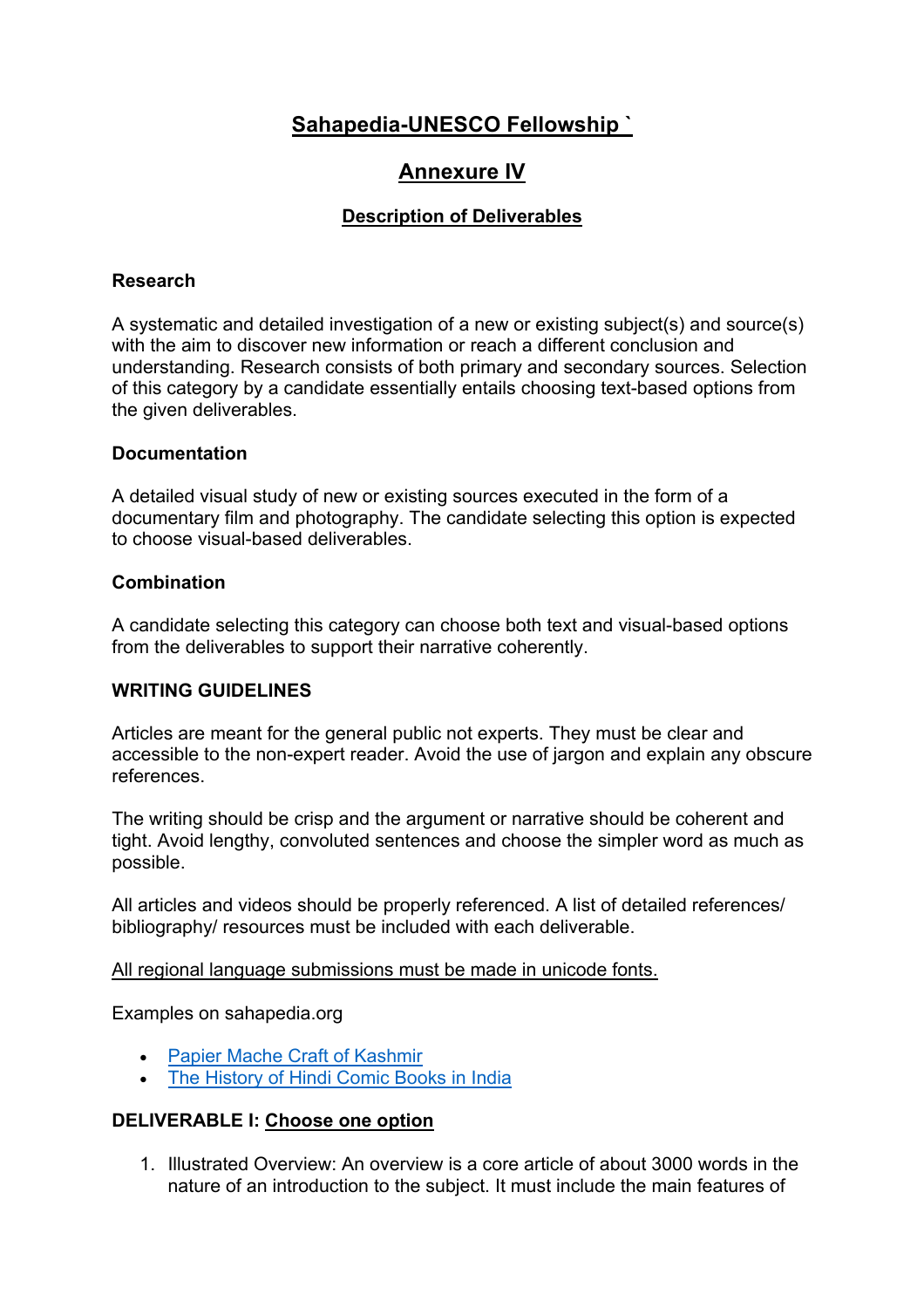the subject, address core issues, summarise existing literature and present the scope of further research. Unless the subject has no visual representation, the overview should also include 5-10 illustrations/images with captions. Ideally, the selected candidate should write this article but, if required they may choose to commission an expert to write the overview.

Examples on sahapedia.org:

- Shades of Nautanki: North India's Operatic Theatre
- Calcutta in the 1950s and 1970s: What Made it the Hotbed of Rebellions?
- Portuguese in Bengal: A History Beyond Slave Trade
- 2. Short Documentary Film (about 15-20 minutes): A short documentary should serve the same purpose as an illustrated overview article and introduce the subject. It should be well conceptualized with a clear narrative, focus and theme. All videos should include subtitles in English.

Additionally, a synopsis of 500 words is also required. Ideally, the fellow should conceptualize the documentary, and supervise its production. They may choose to assign the videography to a professional.

Examples on sahapedia.org:

- The Historic Old Town of Leh
- Nettle Weaving by the Chakhesang Nagas

(All documentary work must be approved by the in-house editor.)

#### **DELIVERABLE II and III. Choose any two**

1. Illustrated Allied Article: An allied article of about 1500 words should focus on specific themes within the broader subject covered by the overview. 3-5 images may be included. The selected candidate may choose to write this article in addition to the overview or assign it to another expert or scholar.

Examples on sahapedia.org:

- Super Commando Dhruv: The Hero without Superpowers
- Gyan Chaupar: The Game that Became Snakes and Ladders in British India
	- 2. Photo Essay (20 images): A photo essay is a visual account of the subject. The images are to be supported by a text of about 500-800 words to establish the narrative. The text can be divided into an introduction and detailed descriptions/extended captions accompanying the images, or the images can be integrated in running text. The fellow may choose to do the photography as well as write the text, or assign both or one of the two tasks to a photographer/writer.

Image specifications: at least 1500 px on the longer side and not less than 2MB file size).